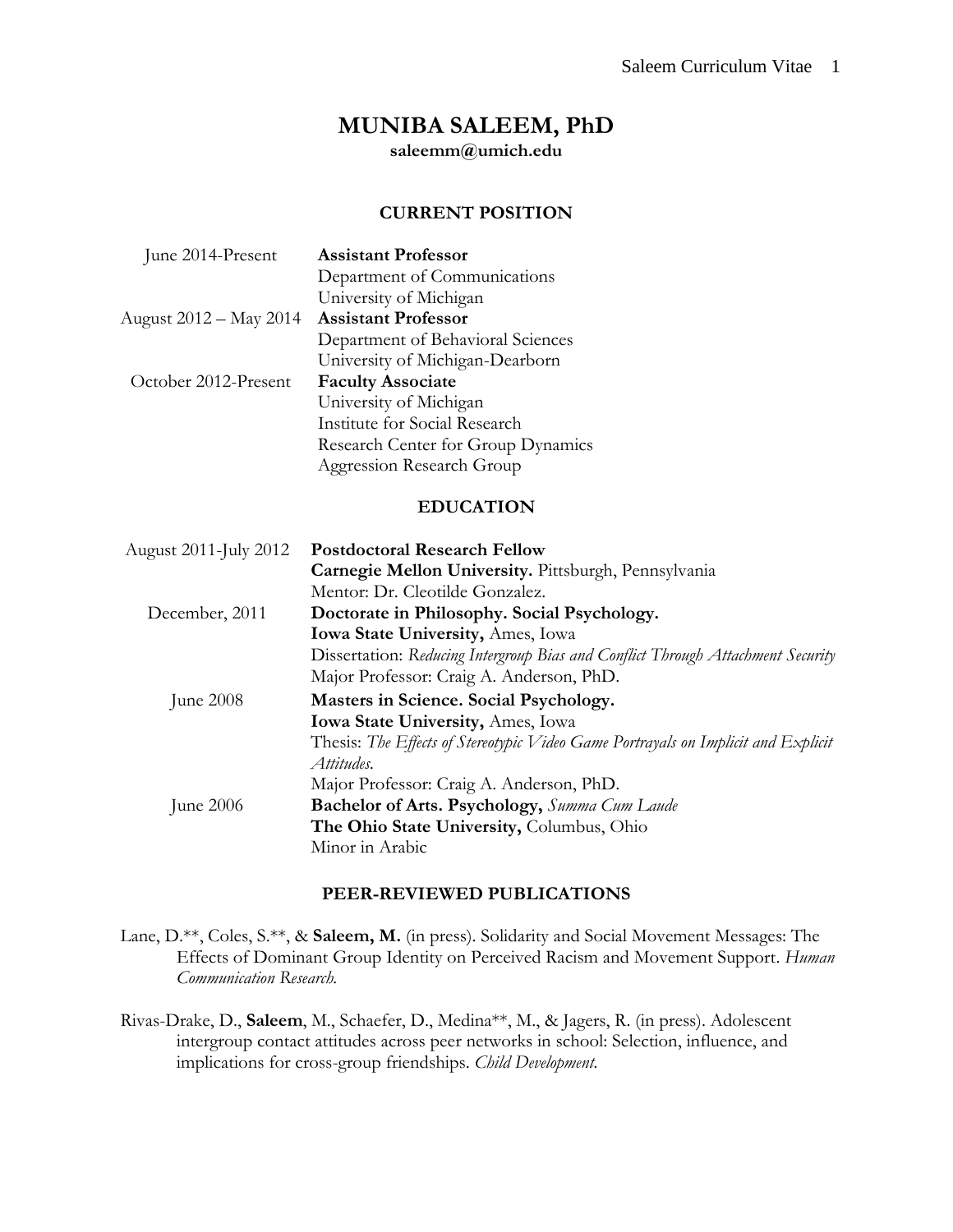- **Saleem**, M., Dubow, E., Lee, F., & Huesmann, R.L. (2018). Perceived Discrimination and Intergroup Behaviors: The Role of Muslim and American Identity Integration. *Journal of Cross Cultural Psychology, 49* (4), 602-617*.*
- **Saleem**, M., Prot, S\*\*., Anderson, C.A., & Lemieux, A. (2017). Exposure to Muslims in Media and Support for Aggressive Public Policies: The Mediating Role of Aggressive Perceptions. *Communication Research*, *44* (6), 841-869.
- Ramasubramanian, S., Doshi\*\*, M., **Saleem**, M. (2017). Mainstream versus ethnic media: How they shape self-esteem and ethnic pride among ethnic minorities. *International Journal of Communication*, *11*, 1–21, 1879–1899.
- **Saleem**, M., & Ramasubramanian, S. (2017). Muslim Americans' Responses to Social Identity Threats: Effects of Media Representations and Experiences of Discrimination. *Media Psychology*, 1-21. DOI: 10.1080/15213269.2017.1302345
- Bruneau, E., Lane, D.\*\*, **Saleem**, M. (2017) Giving the underdog a leg up: exposure to non-violent resistance improves third party perceptions and behavioral support of a disempowered group. *Social Psychological and Personality Science, 8* (7), 746–757.
- **Saleem,** M., Barlett, C.P., Anderson, C.A., & Hawkins, I\*\*. (2017). Helping and Hurting Others: Person and Situation Effects on Aggressive and Prosocial Behavior as Assessed by the Tangram Task. *Aggressive Behavior*, 43 (2):133-146.
- **Saleem**, M., Yang, G. L.+, Ramasubramanian, S. (2016). Reliance on Direct and Mediated Contact: Longitudinal Effects of Sources of Information on Public Policies Representative of Outgroup Harm. *Journal of Communication*, *66*. 604-624.
- Barlett, C.P., Witkower, Z.\*, Mancini, C.\*, & **Saleem**, M. (2016). Breaking the Link between Provocation and Aggression: The Role of Mitigating Information. *Aggressive Behavior*, *42*, 555-562.
- **Saleem,** M., Prot, S\*\*., Cikara, M., Lam, B. C. P\*\*., Anderson, C. A., & Jelic, M. (2015). Cutting Gordian knots: Reducing prejudice through attachment security. *Personality and Social Psychology Bulletin*, *41* (11), 1560-1574.
- **Saleem,** M., Anderson, C.A., & Barlett, C.P. (2015). Assessing Helping and Hurting Behaviors through the Tangram Help/Hurt Task. *Personality and Social Psychology Bulletin, 41,* 1345- 1362.
- Yu, M.\*\*, **Saleem,** M., & Gonzalez, C. (2014). Developing Trust: First Impressions and Experience. *Journal of Economic Psychology, 43*, 16-29.
- **Saleem**, M., & Anderson, C. A. (2013). Arabs as Terrorists: Effects of Stereotypes Within a Violent Context on Perceptions, Attitudes, and Affect. *Psychology of Violence, 3,* 84-99*.*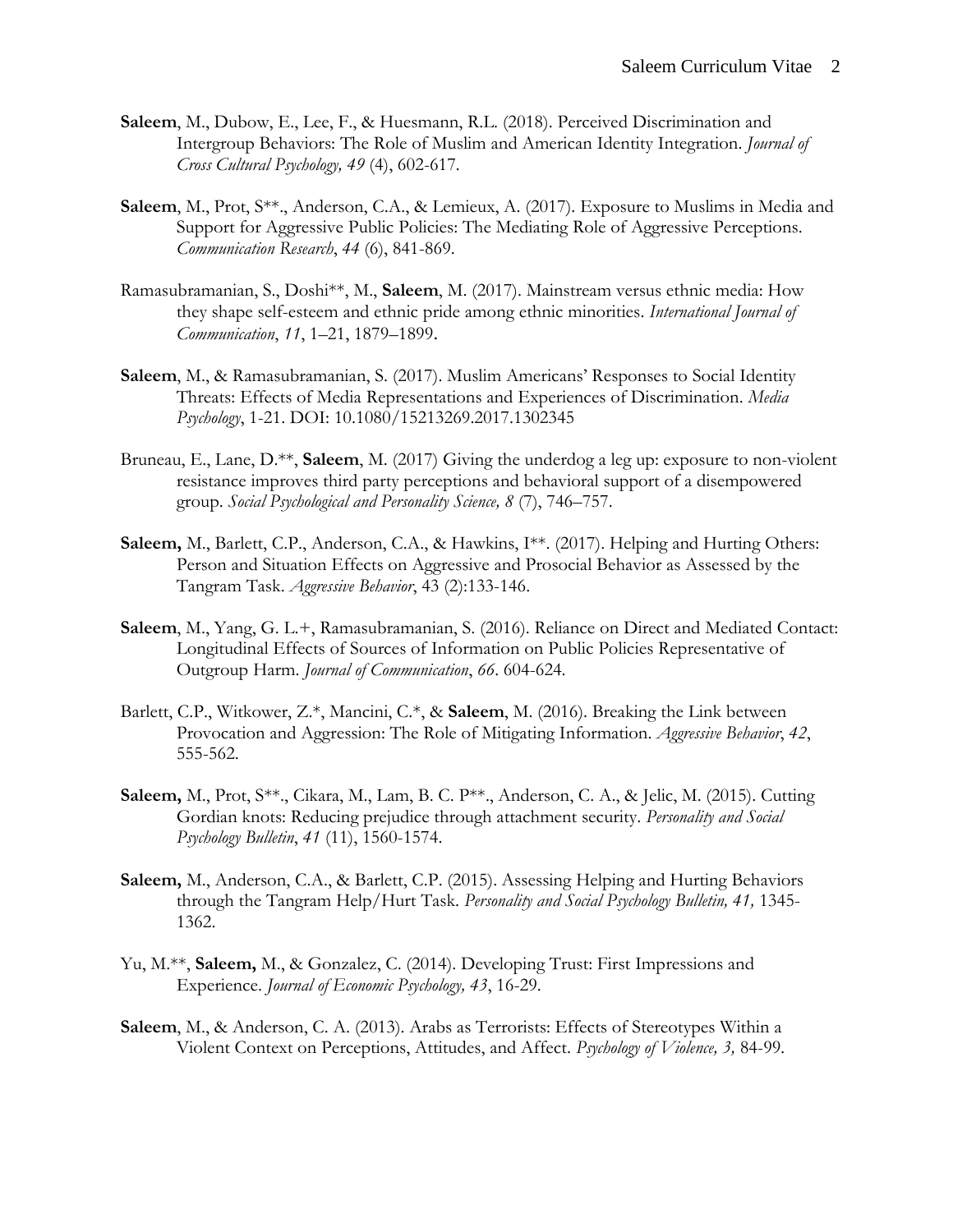- Juvina, I.+, **Saleem**, M., Martin, J., Gonzalez, C., & Lebiere, C. (2013). Reciprocal trust mediates deep transfer of learning between games of strategic interaction. *Organizational Behavior and Human Decision Processes*, *120*, 206-215.
- **Saleem**, M., Anderson, C. A. & Gentile, D. A. (2012). Effects of prosocial, neutral, and violent video games on college students' affect. *Aggressive Behavior, 38*, 263-271.
- **Saleem**, M., Anderson, C. A. & Gentile, D. A. (2012). Effects of prosocial, neutral, and violent video games on children's helpful and hurtful behaviors. *Aggressive Behavior, 38,* 281-287.
- Anderson, C. A., Shibuya, A., Ihori, N., Swing, E. L., Bushman, B.J., Sakamoto, A., Rothstein, H.R., & **Saleem**, M. (2010). Violent video game effects on aggression, empathy, and prosocial behavior in Eastern and Western countries. *Psychological Bulletin, 136,* 151-173.
- Gentile, D. A., Anderson, C. A., Yukawa. S., **Saleem**, M., Ming, L. K., Shibuya, A., Liau, A. K., Khoo, A., & Sakamoto, A. (2009). The Effects of Prosocial Video Games on Prosocial Behaviors: International Evidence from Correlational, Experimental, and Longitudinal Studies. *Personality and Social Psychology Bulletin, 35,* 752-763.
- Gentile, D.A., **Saleem**, M., & Anderson, C.A. (2007). Public policy and the effects of media violence on children. *Social Issues and Policy Review,* 1, 15-61.

#### **BOOK CHAPTERS**

- Anderson, C. A., Prot, S., Barlett, C. P., Coyne, S. M., & **Saleem**, M. (2016). Content effects: Violence in the media. In In P. Roessler, C. A. Hoffner, & L. van Zoonen (Eds.) *International Encyclopedia of Media Effects.* Wiley-Blackwell.
- Prot, S., Anderson, C.A., **Saleem**, M., Groves, C.L.\*\*, Allen, J.J.\*\* (2016). Understanding Media Violence Effects. In A. G. Miller (Ed.) *The Social Psychology of Good and Evil* (2nd Ed.) (pp. 119-139). New York: Guilford Publications.
- Prot, S.\*\*, Anderson, C. A., Gentile, D. A., Warburton, W., **Saleem**, M., Groves, C. L\*\*., & Brown, S. C.\*\* (2015). Media as Agents of Socialization. In J.E. Grusec and P. D. Hastings (Eds.), *Handbook of Socialization* (second edition) (pp. 276-300). New York, NY: Guilford Press.
- **Saleem**, M. & Prot, S. \*\*(2013). Attachment and Aggression. Chapter in M. Eastin (Ed.), *Encyclopedia of Media Violence*. Thousand Oaks, CA: Sage.
- **Saleem**, M., & Anderson, C. A. (2011). The Good, the bad, and the ugly of electronic media. Chapter in Dvoskin, J., Skeem, J.L., Novaco, R.W., & Douglas, K.S. (Eds.) *Applying Social Science to Reduce Violent Offending*. (pp. 83-101). New York: Oxford University Press.

\* **=** Undergraduate Student at the time of publication

 $** =$  Graduate Student at the time of publication

 $+$  = Postdoctoral Student at the time of publication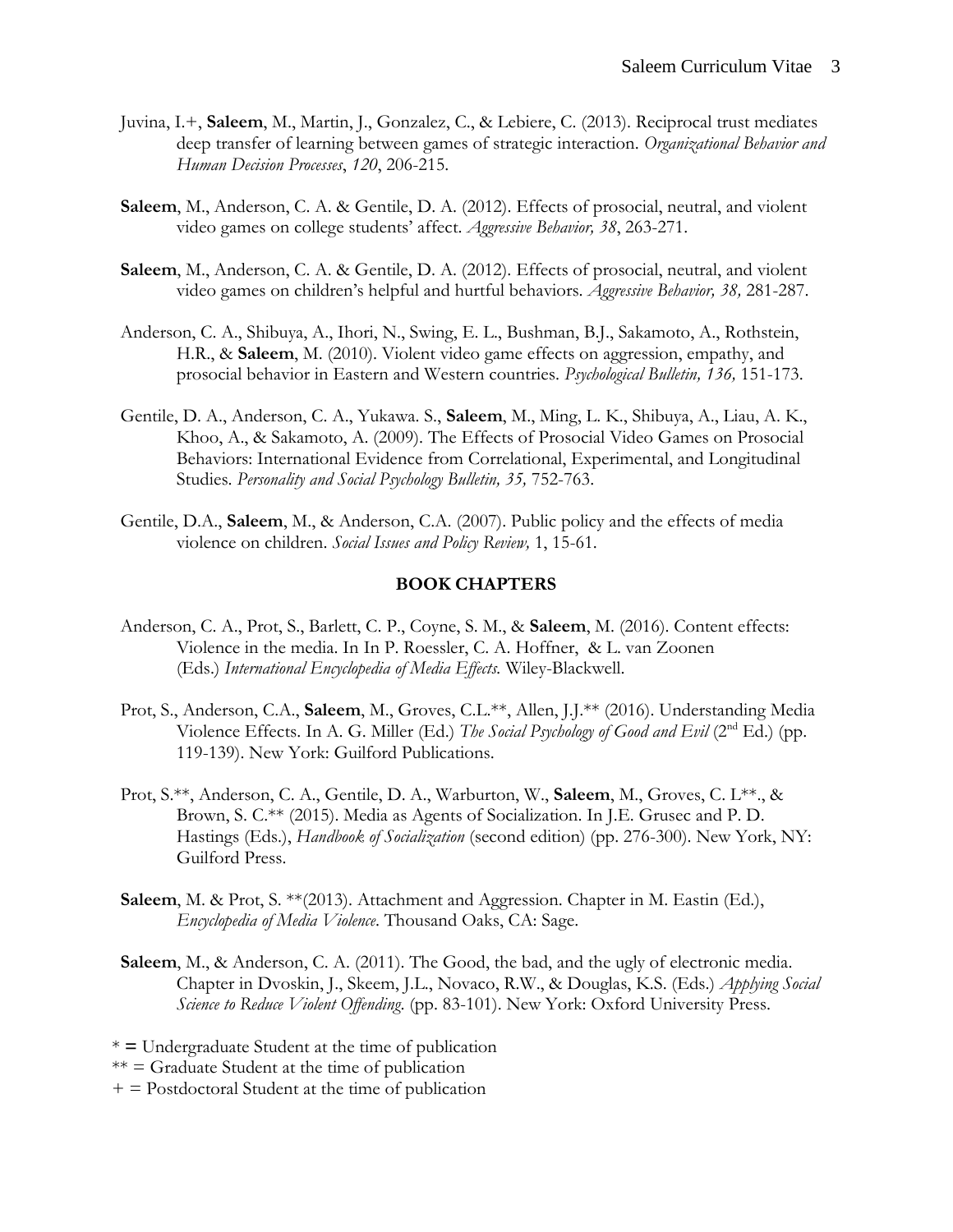#### **OTHER PUBLICATIONS**

- **Saleem**, M. (April, 2017). Spreading Islamophobia: Consequences of Negative Media Representations. *Institute of Social and Policy Understanding.* Available at [https://www.ispu.org/spreading-islamophobia-consequences-of-negative-media](https://www.ispu.org/spreading-islamophobia-consequences-of-negative-media-representations/)[representations/](https://www.ispu.org/spreading-islamophobia-consequences-of-negative-media-representations/)
- **Saleem**, M. (June, 2016). Why bad news for one Muslim American is bad news for all Muslims. *The Conversation*, Available at [https://theconversation.com/why-bad-news-for-one](https://theconversation.com/why-bad-news-for-one-muslim-american-is-bad-news-for-all-muslims-61358)[muslim-american-is-bad-news-for-all-muslims-61358](https://theconversation.com/why-bad-news-for-one-muslim-american-is-bad-news-for-all-muslims-61358)
- **Saleem**, M. (December, 2015). Scholars: Trump's call to 'ban Muslims' is un-American. *The Conversation*, Available at [https://theconversation.com/scholars-trumps-call-to-ban](https://theconversation.com/scholars-trumps-call-to-ban-muslims-is-un-american-52065)[muslims-is-un-american-52065](https://theconversation.com/scholars-trumps-call-to-ban-muslims-is-un-american-52065)
- **Saleem**, M. (March, 2015). The Prevalence of the Arab-as-Terrorist Stereotype. *Psychology Today*, Available at [https://www.psychologytoday.com/blog/sound-science-sound](https://www.psychologytoday.com/blog/sound-science-sound-policy/201503/the-prevalence-the-arab-terrorist-stereotype)[policy/201503/the-prevalence-the-arab-terrorist-stereotype](https://www.psychologytoday.com/blog/sound-science-sound-policy/201503/the-prevalence-the-arab-terrorist-stereotype)
- **Saleem**, M. (December, 2012). Arabs as Terrorists: The Power of Media Images. *Society of Personality and Social Psychology Connections*, Available at [https://spsptalks.wordpress.com/2012/12/07/arabs-as-terrorists-the-power-of-media](https://spsptalks.wordpress.com/2012/12/07/arabs-as-terrorists-the-power-of-media-images/)[images/](https://spsptalks.wordpress.com/2012/12/07/arabs-as-terrorists-the-power-of-media-images/)

### **PAPER AND POSTER PRESENTATIONS**

- Saleem, M., Hawkins, I.\*\*, Wojcieszak, M., & Roden, J.\*\* How Negative Media Representations Empower Collective Action in Minorities. Paper presented at the 104<sup>th</sup> National Communication Association Conference, Salt Lake City, UT.
- Chandnani, R\*., Hawkins, I\*\*., & **Saleem**, M. (April, 2018). *Comparing the Effects on How South Asian Women are Portrayed in American and South Asian Media*. Poster session at the National Conferences on Undergraduate Research, Edmond, OK.
- **Saleem**, M., Dubow, E., Lee, F., & Huesmann, R.L. (March, 2018). *Perceived Discrimination and Intergroup Behaviors: The Role of Muslim and American Identity Integration*. Paper presented at the Society for Personality and Social Psychology, Atlanta, GA.
- Chandnani, R\*., Hawkins, I\*\*., & **Saleem**, M. (Jan, 2018). *Comparing the Effects on How South Asian Women are Portrayed in American and South Asian Media*. Poster session presented at the National Collegiate Research Conference, Boston, MA.
- **Saleem**, M. (November, 2017). *Muslims ≠ American: Media's Influence on Symbolic Threat and Support for Civil Restrictions for Muslim Americans*. Paper presented at the 103rd National Communication Association Conference, Dallas, TX.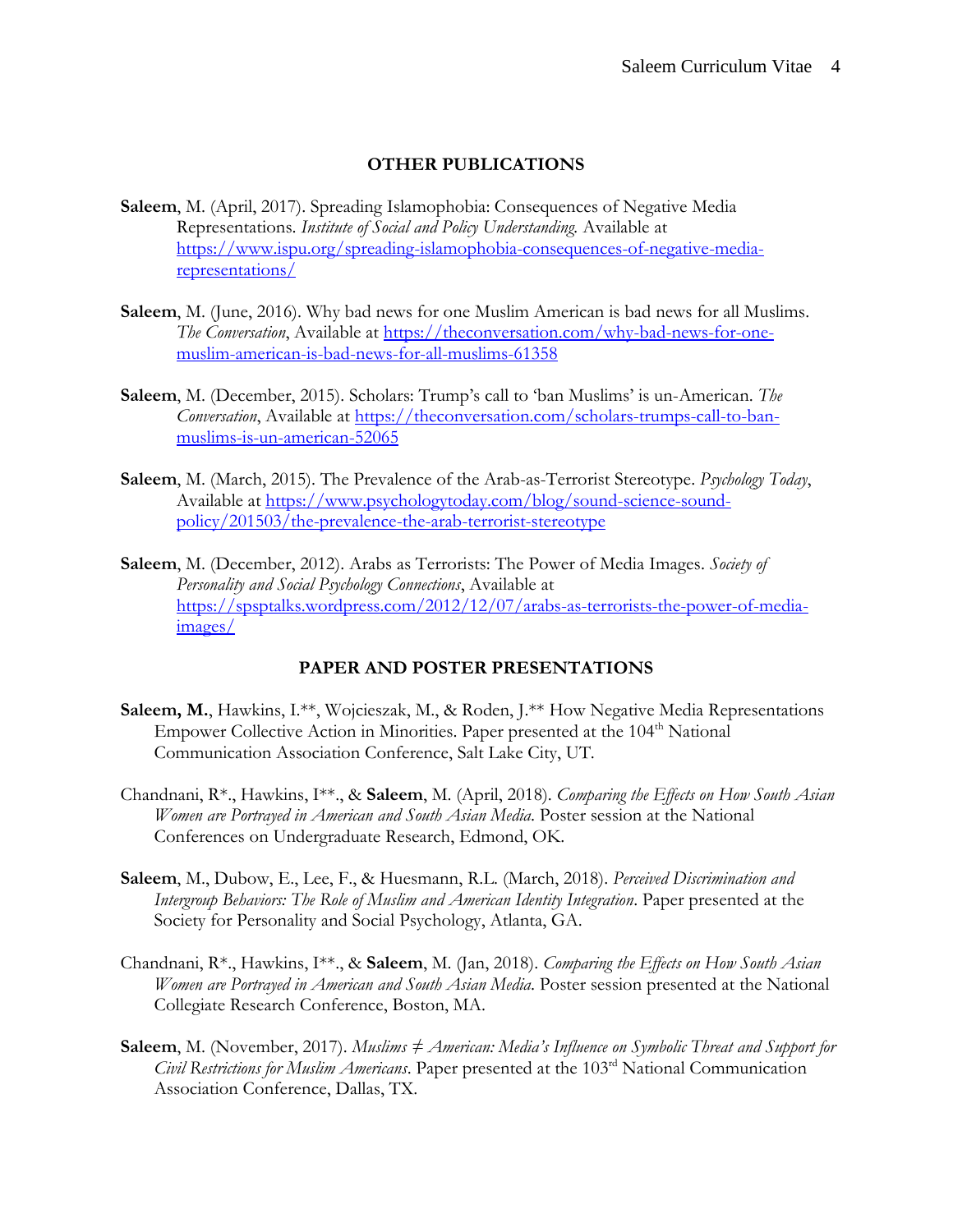- Chandnani\*, R., Wondra\*\*, J., Hawkins\*\*, I., & **Saleem**, M. (April, 2017). Assessing In-group vs. Out-group Aggression via Fabricated Tangram Competition. Poster session presented at the Undergraduate Research Opportunities Program Symposium, Ann Arbor, MI.
- **Saleem**, M. (March, 2017). *Media's Influence on American-Muslim Intergroup Relations*. Paper presented at the 2017 Arab American Studies Association Conference, Dearborn, MI.
- **Saleem**, M. & Ramasubramanian, S., (November, 2016). *Muslim Americans' Strategies to Cope with Negative Social Identity: Effects of Media Stereotypes and Identity Integration*. Paper presented at the 102nd National Communication Association Conference, Philadelphia, PA.
- Gamble, N\*\*., Prot, S., **Saleem**, M., Lam, B.C.P\*., Anderson, C.A. (July 2016). *Does culture moderate the link between insecure attachment and aggression?* Poster presented at the 22<sup>nd</sup> annual International Society of Research on Aggression, Atlanta, GA.
- **Saleem**, M., Yang+, G. L., Ramasubramanian, S., (June, 2016). *Reliance on Direct and Mediated Contact*  and Public Policies Representative of Outgroup Harm. Poster presented at the 66th<sup>th</sup> International Communication Association Conference, Fujioka, Japan.
- Bruneau, E., Lane, D\*\*., **Saleem**, M. (June, 2016) *Giving the Underdog a Leg Up: A Counternarrative of Nonviolent Resistance Improves Sustained Third-Party Support of a Disempowered Group. Paper presented* at the 66th<sup>th</sup> International Communication Association Conference, Fujioka, Japan.
- Ramasubramanian, S., Doshi, M\*\*., **Saleem**, M. (June, 2016). *Ethnic Media, Self-Categorization Theory,*  and Self-Esteem. Paper presented at the 66th<sup>th</sup> International Communication Association Conference, Fujioka, Japan.
- Coles, S. M\*\*., & **Saleem**, M. (May, 2016). *Do Muslims pose a threat to American values? Symbolic threat mediates the link between news media messages and support for anti- Muslim policies*. Paper presented at the American Association for Public Opinion Research conference, Austin, TX.
- **Saleem**, M., Prot, S\*\*., Anderson, C.A. (May, 2016). *Reducing Intergroup Biases and Conflict Through*  Secure Attachment. Paper presented at the 28<sup>th</sup> American Psychological Society, Chicago, IL.
- **Saleem**, M. (March, 2016). *Media and Intergroup Conflict Between Muslim and non-Muslim Americans*. Invited Presentation at Race and Difference Colloquium, James Weldon Johnson Institute, Emory University, Atlanta, Georgia.
- Lemieux, A.F., Karampelas, E\*\*., & **Saleem**, M. (March, 2016). *"Heil Hitler" versus "Allahu Akbar:" An Experimental Approach to How Terrorism is Differentially Perceived and Labeled*. Paper presented at the 57<sup>th</sup> annual International Studies Association convention, Atlanta, GA.
- **Saleem**, M. (2016, February). *Exposure to Media Images of Muslims and Effects on Identity*. Invited Presentation at #UMBlackout: Mobilizing Black Communities for Radical Transformation in the Digital Age, University of Michigan, Ann Arbor, Michigan.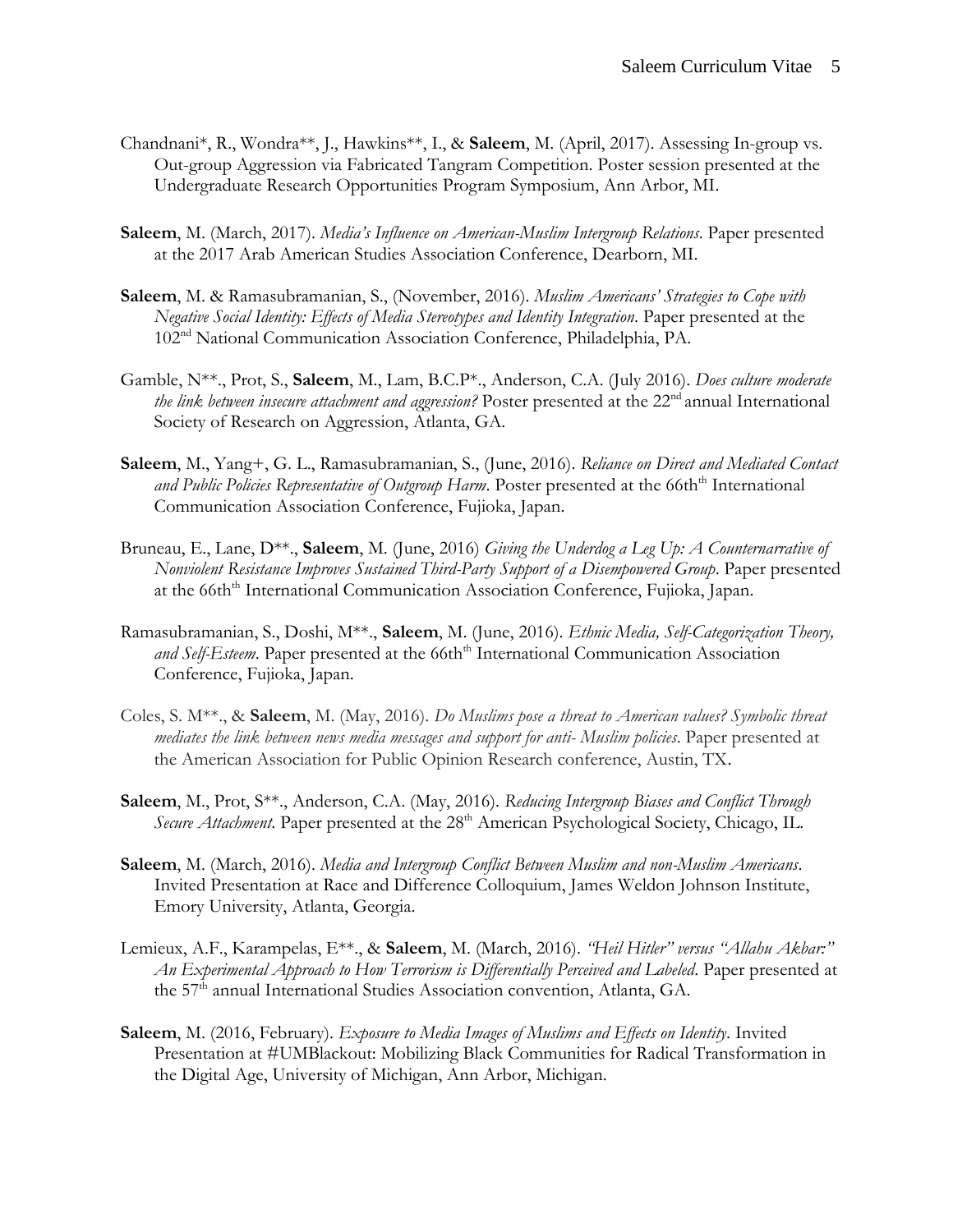- \*Daoud, A., Charles, A\*., & **Saleem**, M (April, 2015). *Validating a New Measure of Helping and Hurting: The Tangram Task*. Poster presented at The Undergraduate Research Opportunity Program, University of Michigan, Ann Arbor, MI.
- **Saleem**, M. (2015, March). *Effects of Discrimination on Intergroup Relations. The Moderating Role of Bicultural Identity Integration*. Invited presentation at 7<sup>th</sup> annual Muslim Mental Health Conference, Dearborn, MI.
- **Saleem**, M., Prot, S\*\*., Gentile, D. A., Anderson, C.A., & Lemieux, A. (2014, July). *Exposure to Terrorism News and Aggressive Perceptions and Public Policy Decisions Targeting Muslims*. Paper presented at 21<sup>st</sup> annual International Society of Research on Aggression, Atlanta, GA.
- **Saleem**, M,. *Effects of Terrorism News on American/Muslim Intergroup Relations* (2014, February). Talk at 13<sup>th</sup> annual Society of Personality and Social Psychology, Austin, TX.
- **Saleem**, M. (2013, April). *Reducing Implicit Bias Through Attachment Security*. Invited Presentation at the 4<sup>th</sup> annual conference for Implicit Bias, Philosophy and Psychology, University of Sheffield, Sheffield, United Kingdom.
- **Saleem**, M., Prot, S.\*\*, Gentile, D. A., Anderson, C.A., & Lemieux, A. (2013, February). *Exposure to Terrorism News: Effects on Intergroup Relations Between Americans and Muslims*. Poster presented at 12<sup>th</sup> annual Society of Personality and Social Psychology, New Orleans, LA.
- Prot, S.\*\*, **Saleem**, M., & Anderson. (2012, July). *Exposure to News about Terrorism and Aggressive Attitudes*. Poster presented at 20th annual International Society for Research on Aggression Conference, Luxembourg.
- **Saleem**, M., Prot, S.\*\*, Anderson, C.A. (2012, January). *Americans ≠ Arabs/Muslims. The*  Incompatibility of American and Arab/Muslim Identities. Poster presented at 11<sup>th</sup> annual Society of Personality and Social Psychology Group Processes & Intergroup Relations PreConference, San Diego, CA.
- \*Robertson, T., **Saleem**, M., & Anderson, C.A. (2011, April). *Video Games and State Affect: Differential Effects of Prosocial and Violent Content*. Poster presented at the 20<sup>th</sup> annual Iowa State University Undergraduate Research Symposium. Ames, IA.
- **Saleem**, M., & Anderson, C.A. (2009, January). *Effects of Stereotypic Video Game Portrayals on Implicit*  and Explicit Attitudes. Poster presented at the 10<sup>th</sup> annual Society of Personality and Social Psychology, Tampa, FL.
- **Saleem**, M., & Anderson, C,A. (2008, Sept.). *Validating A New Measure of Aggressive and Prosocial Behaviors*. Poster presented at the 1<sup>st</sup> annual Center for Study of Violence Meeting, Ames, IA
- **Saleem**, M., & Anderson, C.A. (2008, May). *Video Game Effects on a New Measure of Aggressive and Prosocial Behaviors*. Poster presented at the 20<sup>th</sup> annual American Psychological Society, Chicago, IL.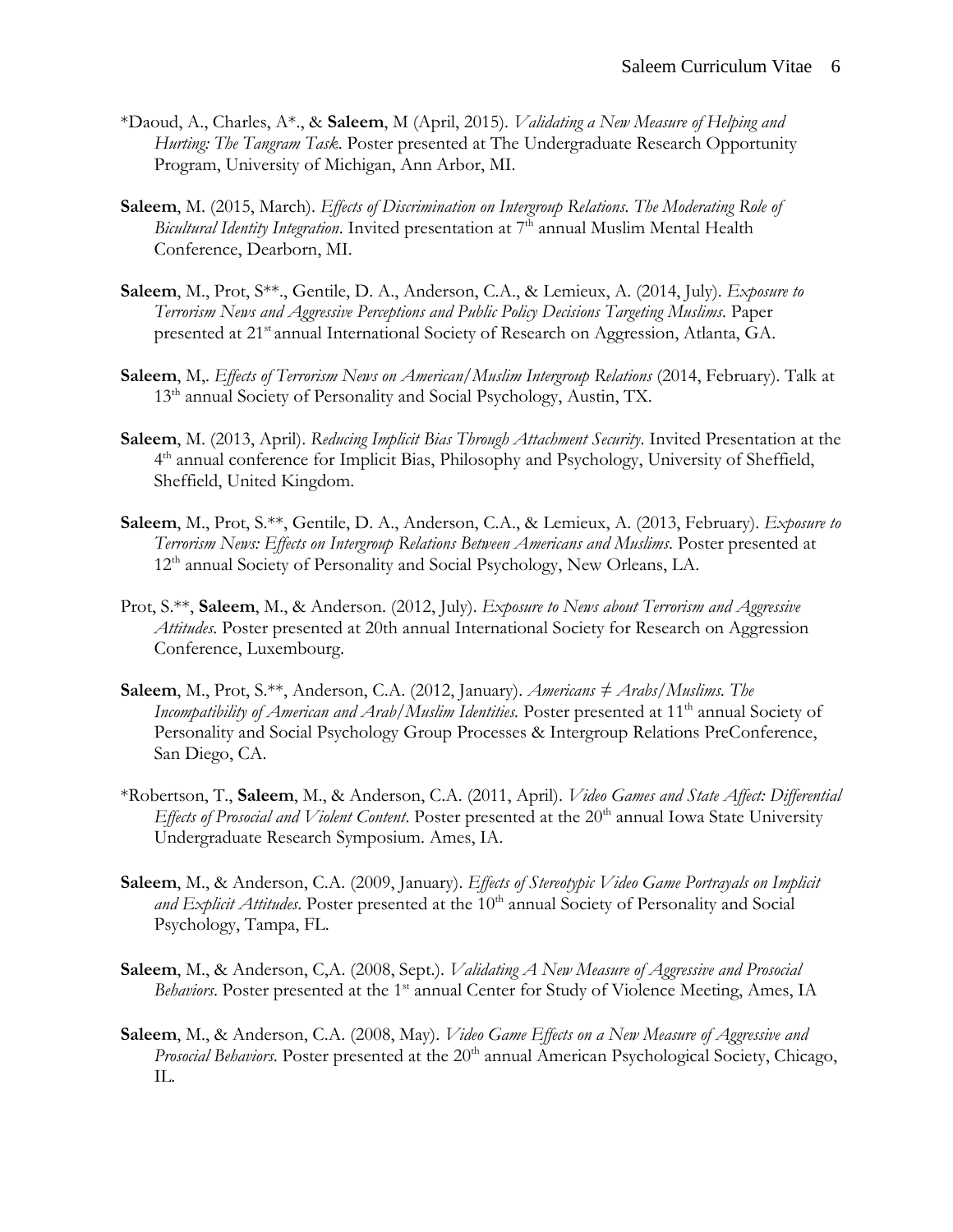\* **=** Undergraduate Student \*\* = Graduate Student + = Postdoctoral Student

### **FUNDING RECEIVED**

| November, 2016         | Marsh Research Grant (\$15,000), Department of Communication Studies,   |  |
|------------------------|-------------------------------------------------------------------------|--|
|                        | University of Michigan, Ann Arbor                                       |  |
| November, 2013         | Research Initiation and Seed Grant (\$6000), University of Michigan-    |  |
|                        | Dearborn                                                                |  |
| September, 2012        | Research Enhancement Award (\$300), University of Michigan-Dearborn     |  |
| September, 2012        | Research Assistantship Grant (\$1500), University of Michigan-Dearborn  |  |
| August, 2012           | National Consortium for the Study of Terrorism and Responses to         |  |
|                        | Terrorism (START) Terrorism Research Award (\$5000)                     |  |
| July, 2012             | American Psychological Association Peace Psychology Division (\$1680)   |  |
| June, 2012             | American Psychological Association ATI Fellowship (\$480)               |  |
| April, 2011            | Iowa State University Research Enhancement Award (\$500)                |  |
| December 2010          | American Psychological Association Dissertation Research Award (\$1000) |  |
| January 2009           | Society of Personality and Social Psychology Diversity Award (\$500)    |  |
| 2006-2009              | Miller Graduate Fellowship, Iowa State University (\$5000 every year)   |  |
|                        | Professional Advancement Travel Grant, ISU Graduate College (\$700      |  |
| 2007, 2008, 2009, 2010 | every year)                                                             |  |
| 2004                   | Edward S. Beanie Drake Leader Scholarship, The Ohio State University    |  |
|                        | $(\$2000)$                                                              |  |
|                        |                                                                         |  |

# **HONORS AND AWARDS**

| 2010 | Teaching Excellence Award, Graduate College, Iowa State University |
|------|--------------------------------------------------------------------|
| 2008 | National Science Foundation Graduate Research Honorable Mention    |
| 2008 | Ford Foundation Predoctoral Fellowship Honorable Mention           |
| 2005 | Phi Eta Sigma (National Honors Society)                            |
| 2003 | Scholars Mount Leadership Society Award                            |
| 2003 | Outstanding Leadership Award, The Ohio State University            |

## **TEACHING EXPERIENCE**

#### **Course Instructor**

| Fall, 2016               | Graduate seminar on Intergroup Relations, University of Michigan |
|--------------------------|------------------------------------------------------------------|
| Winter, 2016, 2017       | Media Psychology, University of Michigan                         |
| Spring, 2015, Fall, 2015 | Psychology of Media Stereotypes, University of Michigan          |
| Fall 2014-Spring 2017    | Media and Intergroup Conflict, University of Michigan            |
| Fall, 2012-May 2014      | Social Psychology, University of Michigan-Dearborn               |
| Fall, 2012 - May 2014    | Introduction to Psychology, University of Michigan-Dearborn      |
| Summer 2011              | Psychology of Gender, Simpson College                            |
| Summer 2010              | Research Methods in Psychology, Iowa State University            |
| Spring 2010              | Social Psychology, Iowa State University                         |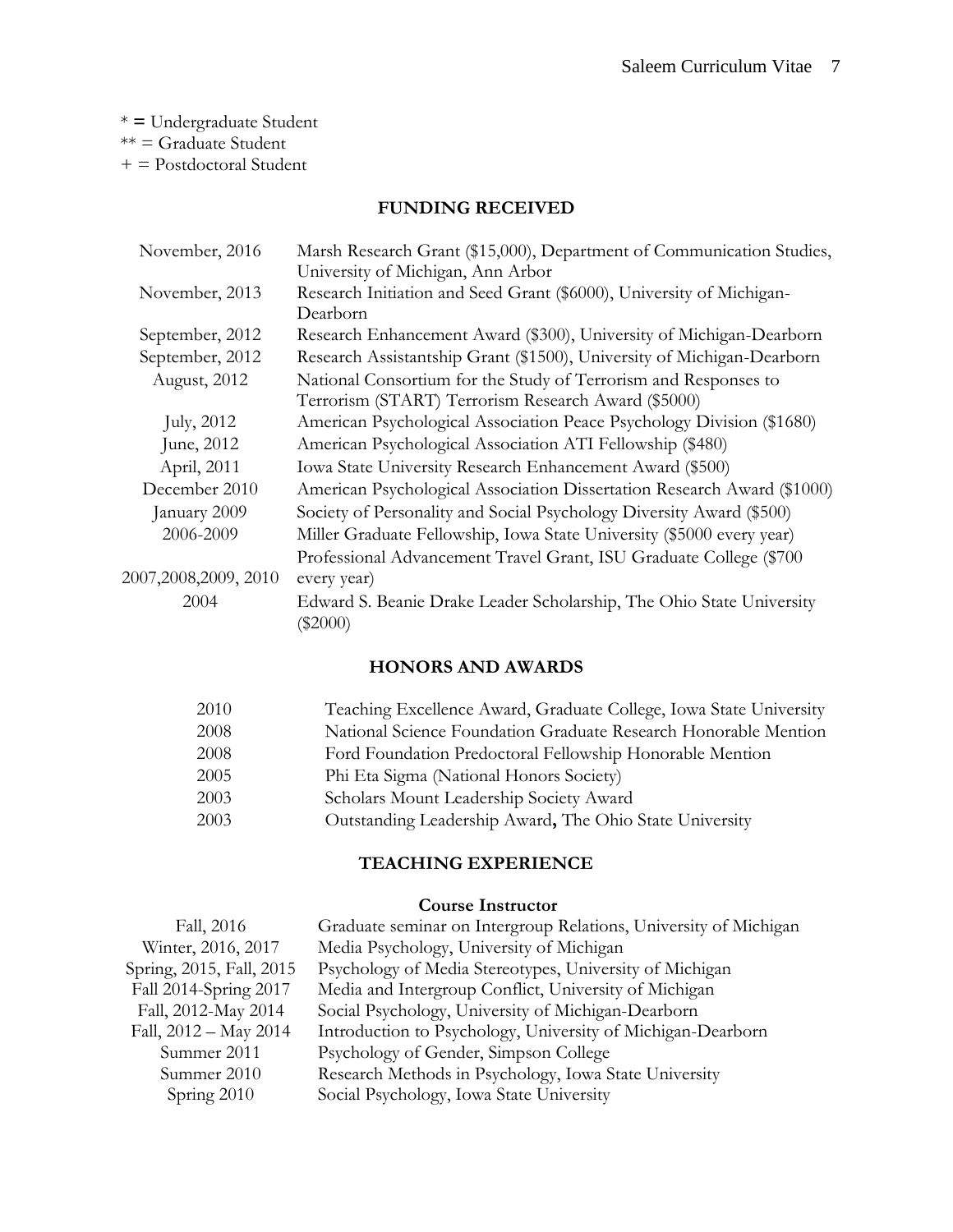| Summer 2009<br>Spring 2009<br>Fall 2008, Spring 2009<br>Summer 2008                            | Social Psychology, Iowa State University<br>Introduction to Psychology, Des Moines Area Community College<br>Introduction to Psychology Lab, Iowa State University<br>Social Cognition, Iowa State University                                                                                                                                                                                                                                                                                                                               |
|------------------------------------------------------------------------------------------------|---------------------------------------------------------------------------------------------------------------------------------------------------------------------------------------------------------------------------------------------------------------------------------------------------------------------------------------------------------------------------------------------------------------------------------------------------------------------------------------------------------------------------------------------|
| <b>Fall 2010</b><br>Fall 2007 - Spring 2008<br>Summer 2007                                     | <b>Teaching Assistant</b><br>Social Psychology, Iowa State University<br>Psychology of Normal Personality, Iowa State University<br>Drugs and Behavior, Iowa State University                                                                                                                                                                                                                                                                                                                                                               |
|                                                                                                | PROFESSIONAL SERVICE                                                                                                                                                                                                                                                                                                                                                                                                                                                                                                                        |
| University/Department                                                                          | Marsh Research Lab Committee (2018), Faculty Advisor on<br>Developing Competence in Intergroup Relations (2016-present),<br>Faculty Advisor on Teaching and Learning in Diverse Classrooms<br>(2016-present), Muslim Youth Conference Professional Experiences<br>(2016), Research Center for Group Dynamics Executive Committee<br>(2015), Arab and Muslim American Studies Advisory Board (2015),<br>Arab and Islamophobia Task Force (2015-present), Faculty Mentor<br>Muslim Student Association (2014), Lab Advisory Committee (2013). |
| <b>Dissertation Committees</b><br>Undergraduate Honors<br>Thesis Committees<br>Ad Hoc Reviewer | Vaness Cox (2019), Josh Wondra (2015) Mona El-Hout (2014)<br>Amie Diamond (2016), Miray Phillips (2015) Hanan Hashem (2014)<br>Sabreen Ettaher (2013)<br>Journal of Communication, Communication Research, Mass Communication &<br>Society, Aggressive Behavior, Media Psychology, Psychological Bulletin, American<br>Journal of Political Science, American Political Science Review, Group Processes<br>and Intergroup Relations, Personality and Social Psychology Bulletin, Journal of                                                 |
| Memberships                                                                                    | Interpersonal Violence, Political Psychology, Media Culture and Society.<br>International Communication Association, National Communication<br>Association, American Psychological Association, American<br>Psychological Society, Asian American Psychological Association,<br>International Society for Research on Aggression, Society of<br>Personality and Social Psychology, The Society for the Psychological<br>Study of Social Issues.                                                                                             |
|                                                                                                | <b>WORKSHOPS AND TRAINING</b>                                                                                                                                                                                                                                                                                                                                                                                                                                                                                                               |
| July, 2018                                                                                     | Structural Equation Modeling Advanced. Inter-university Consortium for<br>Political and Social Research. University of Michigan, Ann Arbor, MI                                                                                                                                                                                                                                                                                                                                                                                              |
| <b>July</b> , 2018                                                                             | Longitudinal Analysis. Inter-university Consortium for Political and Social<br>Research. University of Michigan, Ann Arbor, MI                                                                                                                                                                                                                                                                                                                                                                                                              |
| May, 2018                                                                                      | Big Data Summer Camp. University of Michigan, Ann Arbor, MI                                                                                                                                                                                                                                                                                                                                                                                                                                                                                 |
| February, 2017                                                                                 | Mediation and Moderation Updated by Andrew Hayes. Society of<br>Personality and Social Psychology, Atlanta, GA.                                                                                                                                                                                                                                                                                                                                                                                                                             |
| February, 2017                                                                                 | Network Analysis. Society of Personality and Social Psychology, Atlanta,                                                                                                                                                                                                                                                                                                                                                                                                                                                                    |

GA.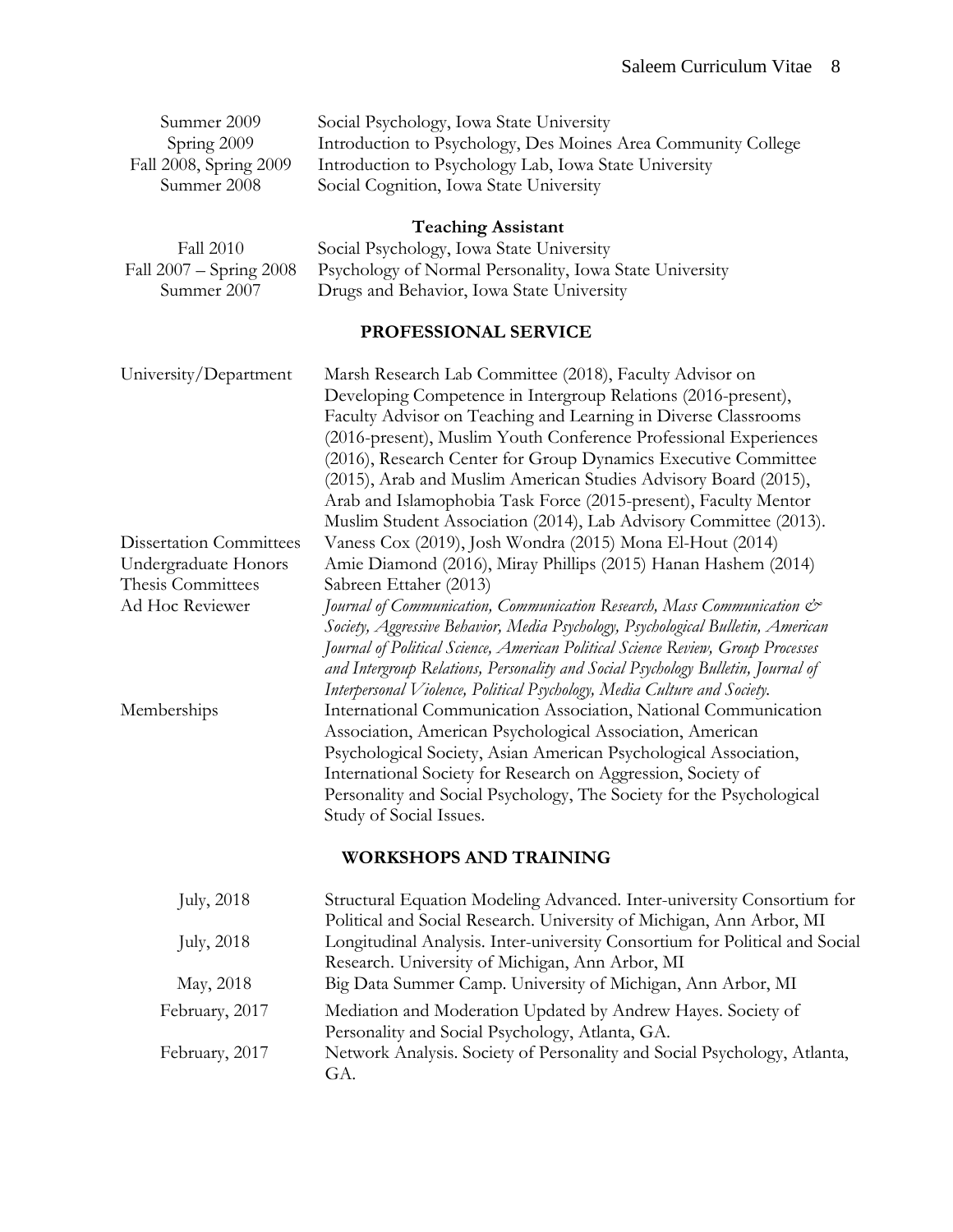| June, 2016       | Structural Equation Modeling. Inter-university Consortium for Political |
|------------------|-------------------------------------------------------------------------|
|                  | and Social Research. University of Michigan, Ann Arbor, MI              |
| December, 2015   | Arab Community Center for Economic and Social Services. Arab            |
|                  | American Scholars Research Initiative, Washington, D.C.                 |
| July, 2012       | American Psychological Association Minority Fellowship Program.         |
|                  | Psychology Summer Institute on Grant Writing, Washington, D.C.          |
| June, 2012       | American Psychological Association Advanced Training Institute on       |
|                  | Structural Equation Modeling. Davis, CA.                                |
| Summer 2009      | Summer Institute in Social Psychology, Prejudice and Stereotyping.      |
|                  | Chicago, IL.                                                            |
| <b>July 2007</b> | American Psychological Association Advanced Training Institute on       |
|                  | Performing Web-based Research. Waterloo, IA.                            |

# **TEACHING TRAINING**

| Summer, 2015          | Blue Sky Workshop on Developing an Intergroup Communication           |  |
|-----------------------|-----------------------------------------------------------------------|--|
|                       | Course, International Communication Association, San Juan, Puerto     |  |
|                       | Rico                                                                  |  |
| Summer, 2015          | Faculty Dialogue Institute on Race and Ethnicity, Center for Research |  |
|                       | on Learning and Teaching, University of Michigan, Ann Arbor, MI       |  |
| Fall 2014-Spring 2015 | Teaching Academy, Center for Research on Learning and Teaching,       |  |
|                       | University of Michigan, Ann Arbor, MI                                 |  |
| 2008                  | Teaching Creativity in the Classroom Workshop, Iowa State University  |  |
| 2008                  | Teaching and Learning with Technology: Current Practice, Future       |  |
|                       | Prospects, Iowa State University                                      |  |
| 2008                  | Bloom's Taxonomy Teaching Workshop, , Iowa State University           |  |
| 2007                  | ABC's of Grading Teaching Workshop,, Iowa State University            |  |
|                       |                                                                       |  |

# **REFRENCES**

| Dr. Craig Anderson<br>caa@iastate.edu       | Distinguished Professor of Liberal<br>Arts and Sciences, President of the<br>International Society for Research on<br>Aggression, & Director of the Center<br>for the Study of Violence. | Department of Psychology<br><b>Iowa State University</b><br>W112 Lagomarcino Hall<br>Ames, IA 50010<br>(514) 294 3118 |
|---------------------------------------------|------------------------------------------------------------------------------------------------------------------------------------------------------------------------------------------|-----------------------------------------------------------------------------------------------------------------------|
| Dr. Douglas Gentile<br>dgentile@iastate.edu | Associate Professor & Associate<br>Director of the Center for the Study<br>of Violence.                                                                                                  | Department of Psychology<br><b>Iowa State University</b><br>W112 Lagomarcino Hall<br>Ames, IA 50010<br>(514) 294 1472 |